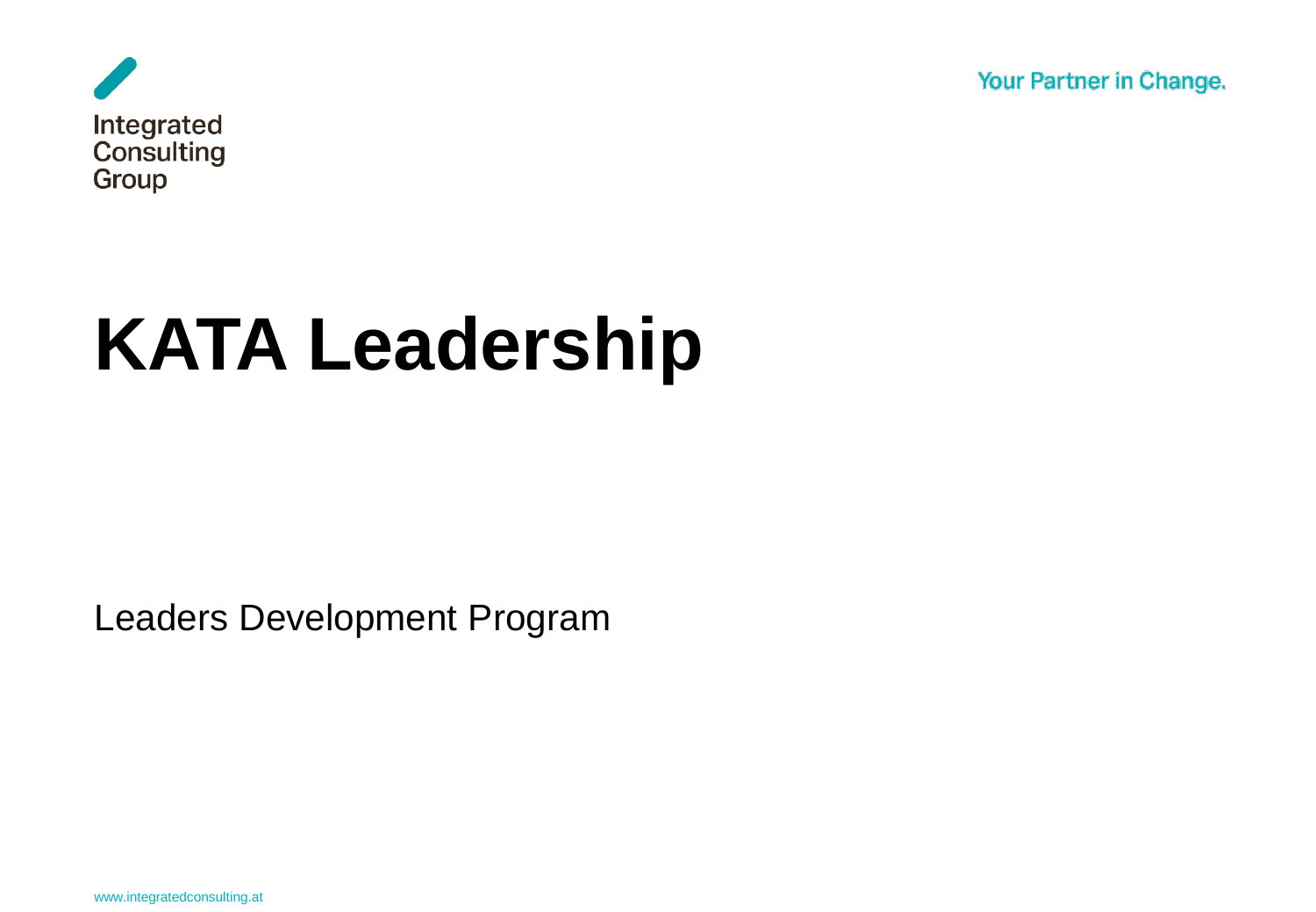## How Kata Leadership impacts your organization

#### 1

#### Achieve faster results and effective teamwork

#### Migrating managers toward a role of coach and mentor

2

#### 3

Build constructive relationships based on trust and reliability

#### 4

Develop a continuous improvement culture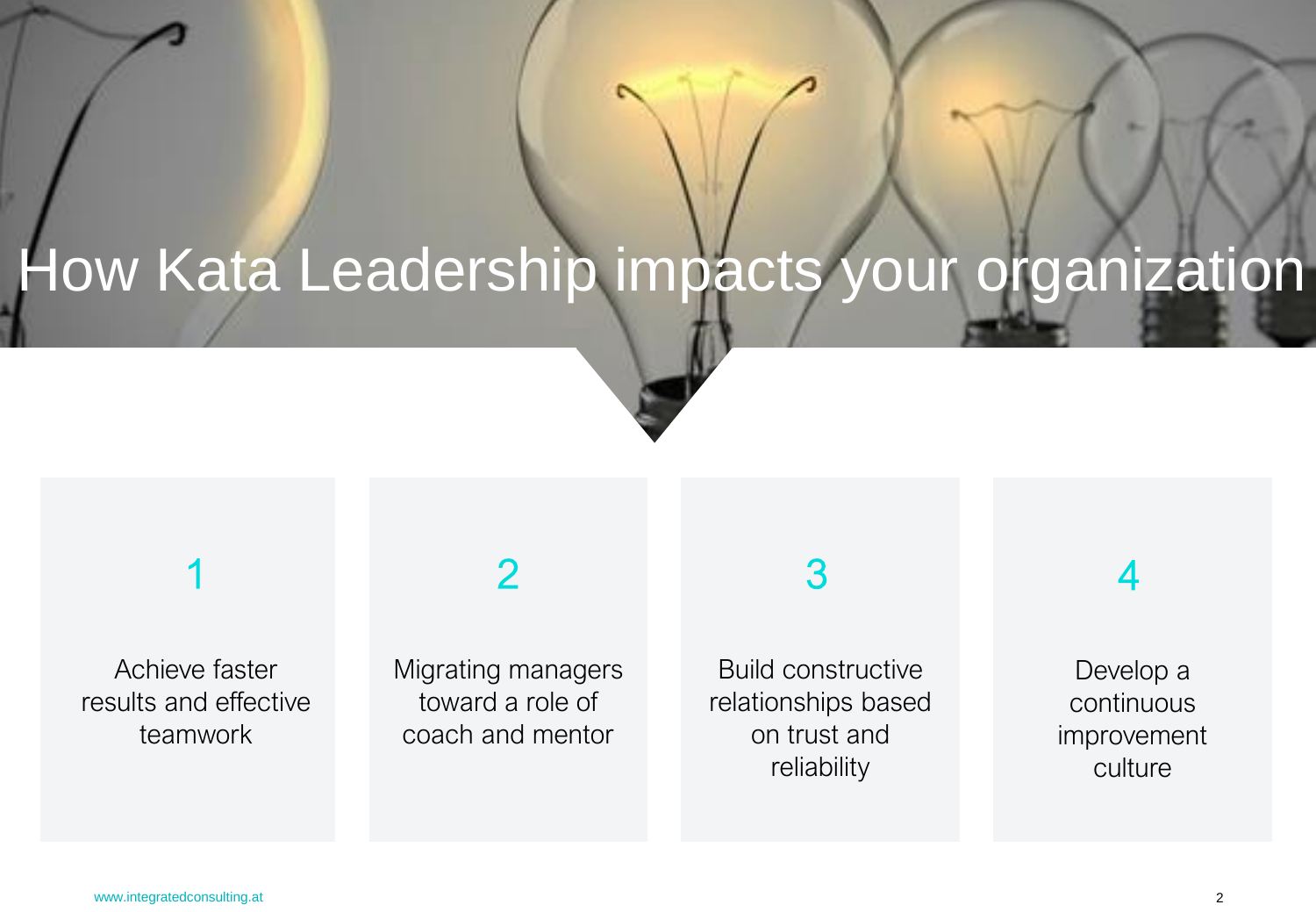#### ... But what is KATA Leadership? $\blacksquare$

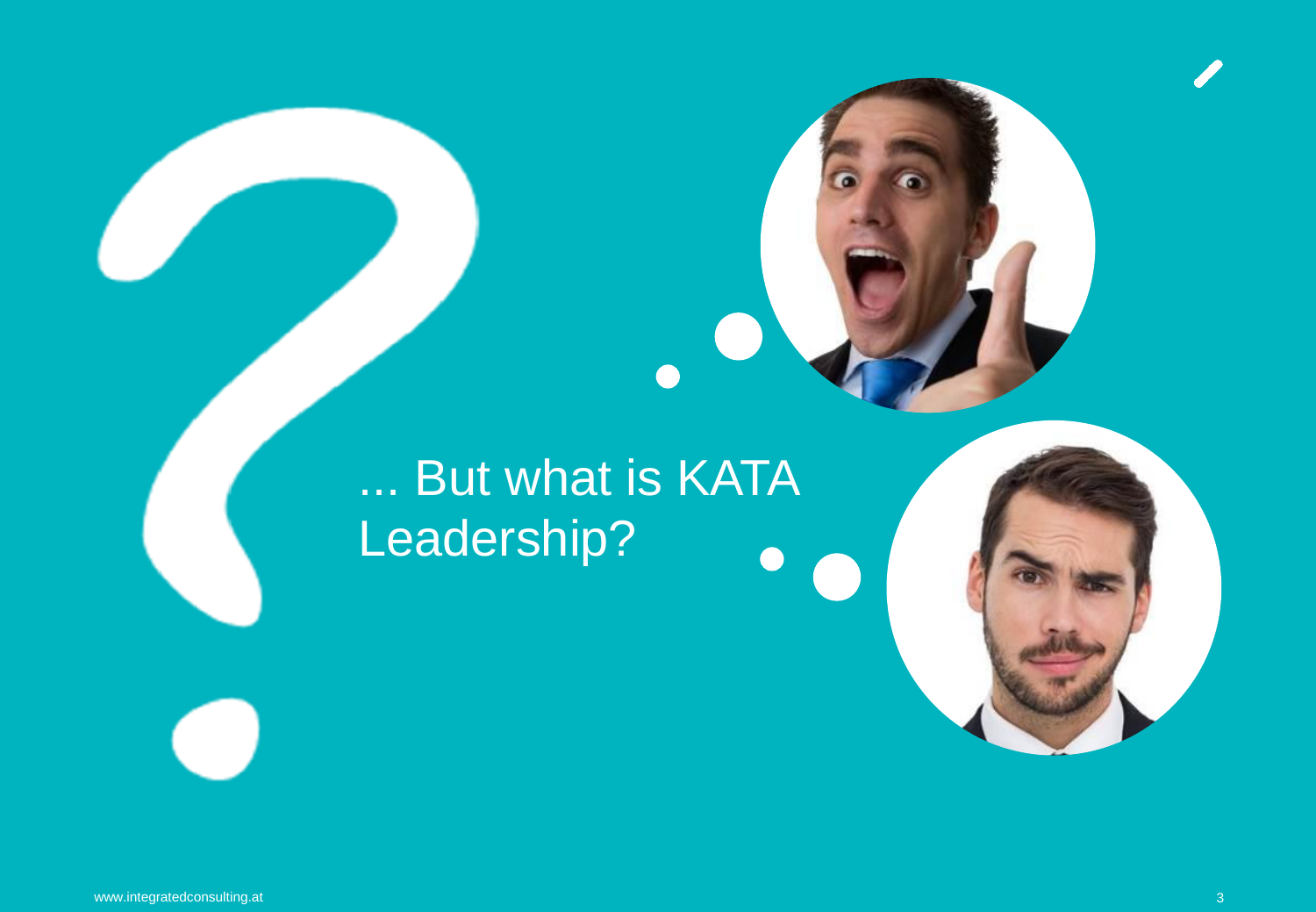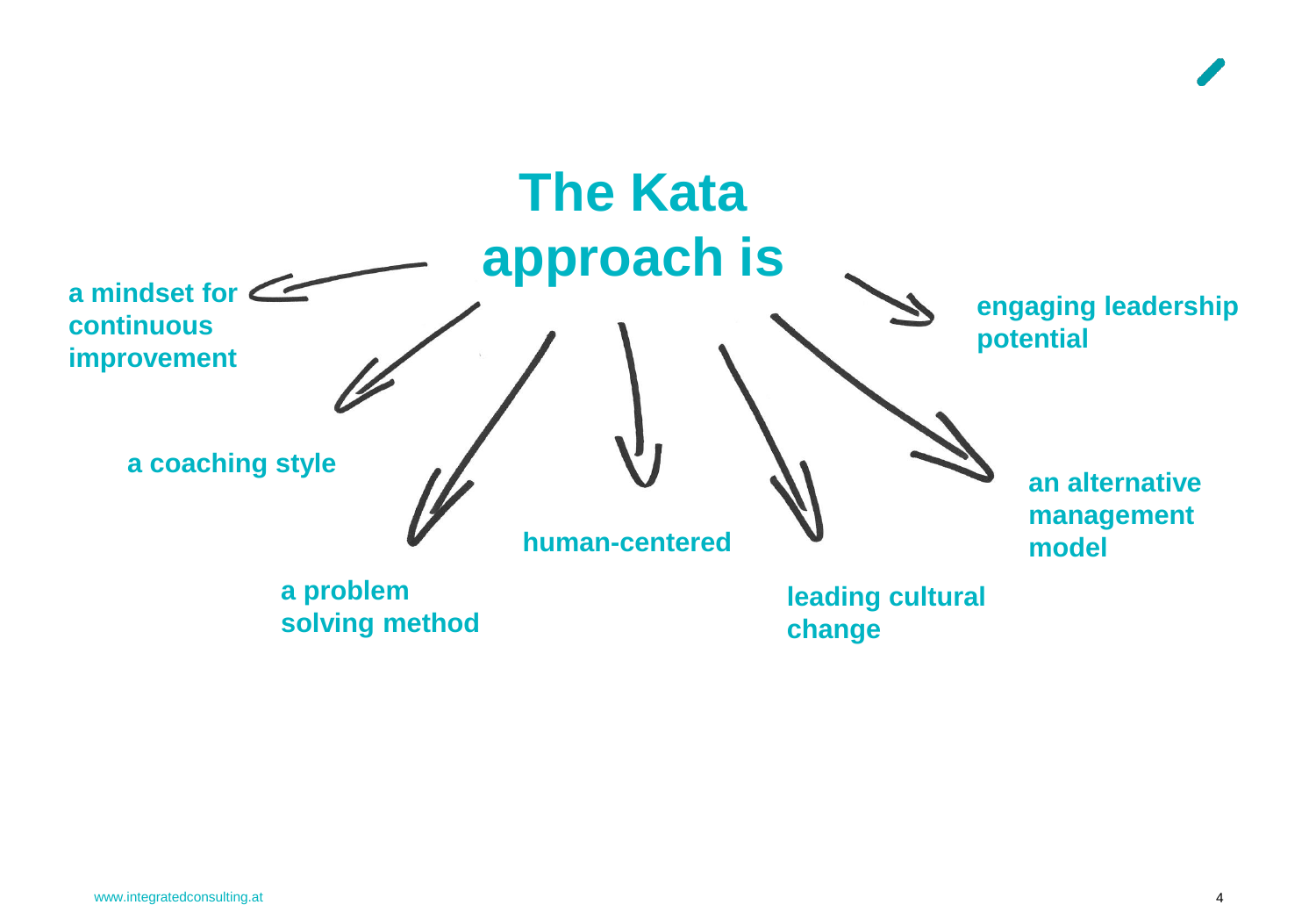### KATA - A LEADERSHIP ROUTINE



"Advancing towards something beyond your threshold of knowledge in a systematic, scientific way. Practicing the Improvement Kata develops increasing mastery in improvement, adaptiveness and innovation."

-Mike Rother, *Toyota Kata*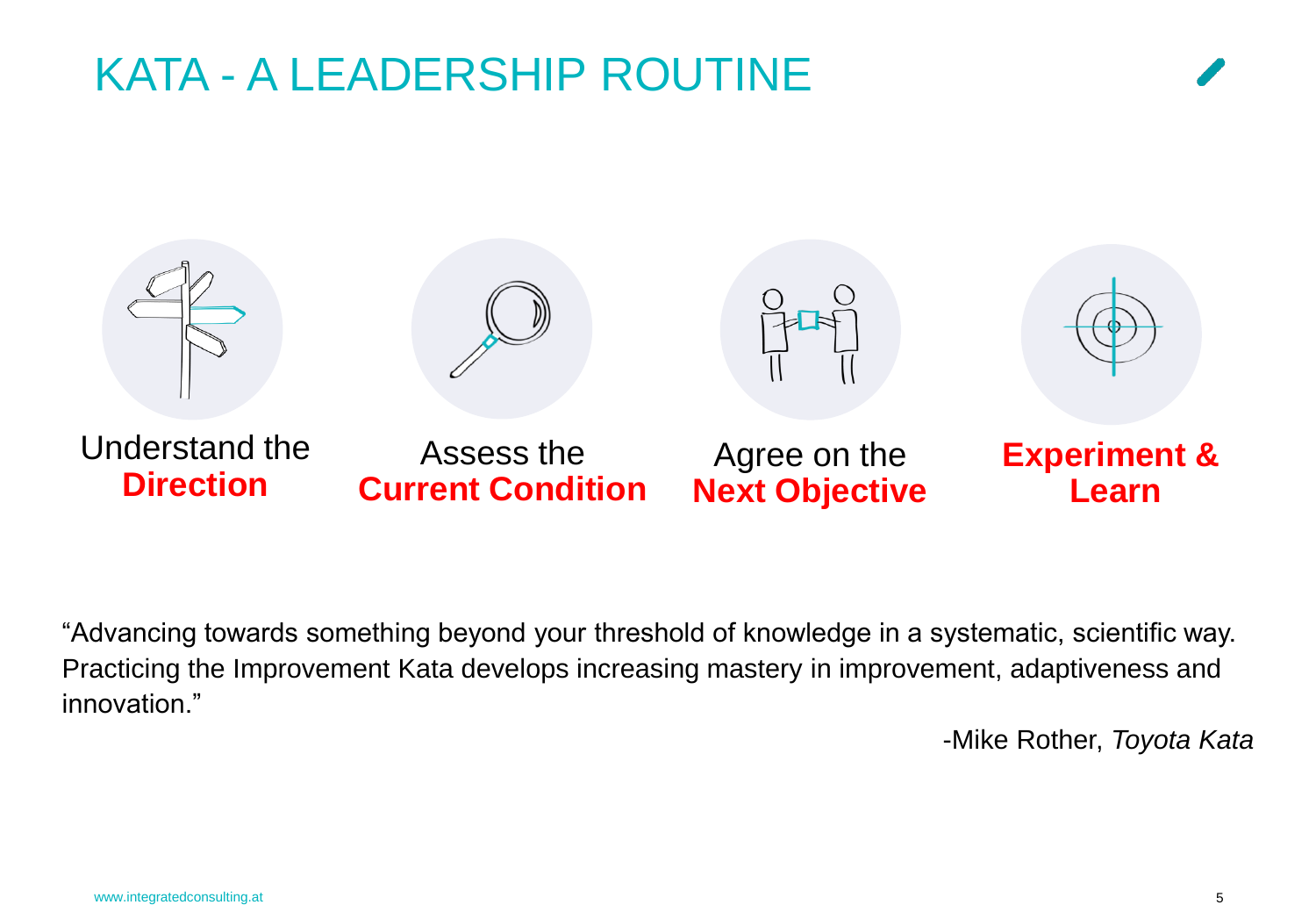## KATA LEADERSHIP PROGRAM STRUCTURE

| <b>Training Day 1</b>                                         |               | Training Day 2                                 |                                   | Practice*                                                                                                                |                 | Follow up Workshop                                                |  |
|---------------------------------------------------------------|---------------|------------------------------------------------|-----------------------------------|--------------------------------------------------------------------------------------------------------------------------|-----------------|-------------------------------------------------------------------|--|
| <b>Introduction to</b><br><b>Kata mindset and</b><br>practice |               | <b>Kata Dojo</b>                               |                                   | <b>Applying Kata in</b><br>daily work                                                                                    |                 | <b>Learnings and</b><br>next steps                                |  |
| Introduction and<br>background                                | $\frac{1}{2}$ | Coaching<br>fundamentals                       | $\frac{1}{\sqrt{2}}$              | Participants define<br>challenging<br>projects and<br>practice Kata<br>leadership in their<br>area of<br>responsibility. | $\ddot{\Omega}$ | <b>Presentation of</b><br>the projects and<br>lessons learned     |  |
| <b>Improvement Kata</b><br>& scientifical<br>thinking         | (*            | Coaching Kata:<br>5-Questions<br>structure     | $\sum_{n=1}^{\infty}$             |                                                                                                                          |                 | <b>Sharing best</b><br>practices,<br>tips & tricks                |  |
| <b>Practical excercise</b><br>of Improvement<br>Kata          |               | <b>Practical excercise</b><br>of Coaching Kata | $\left \frac{1}{\sqrt{2}}\right $ |                                                                                                                          |                 | Developing a<br>strategy for Kata<br>leadership<br>implementation |  |

\* Project selection: Short term (3-8 weeks) and high level of autonomy of the coach.

\* Requirements: Management agreement on deliverables and time allocation to work on specific projects (min. 1 hour/ week).